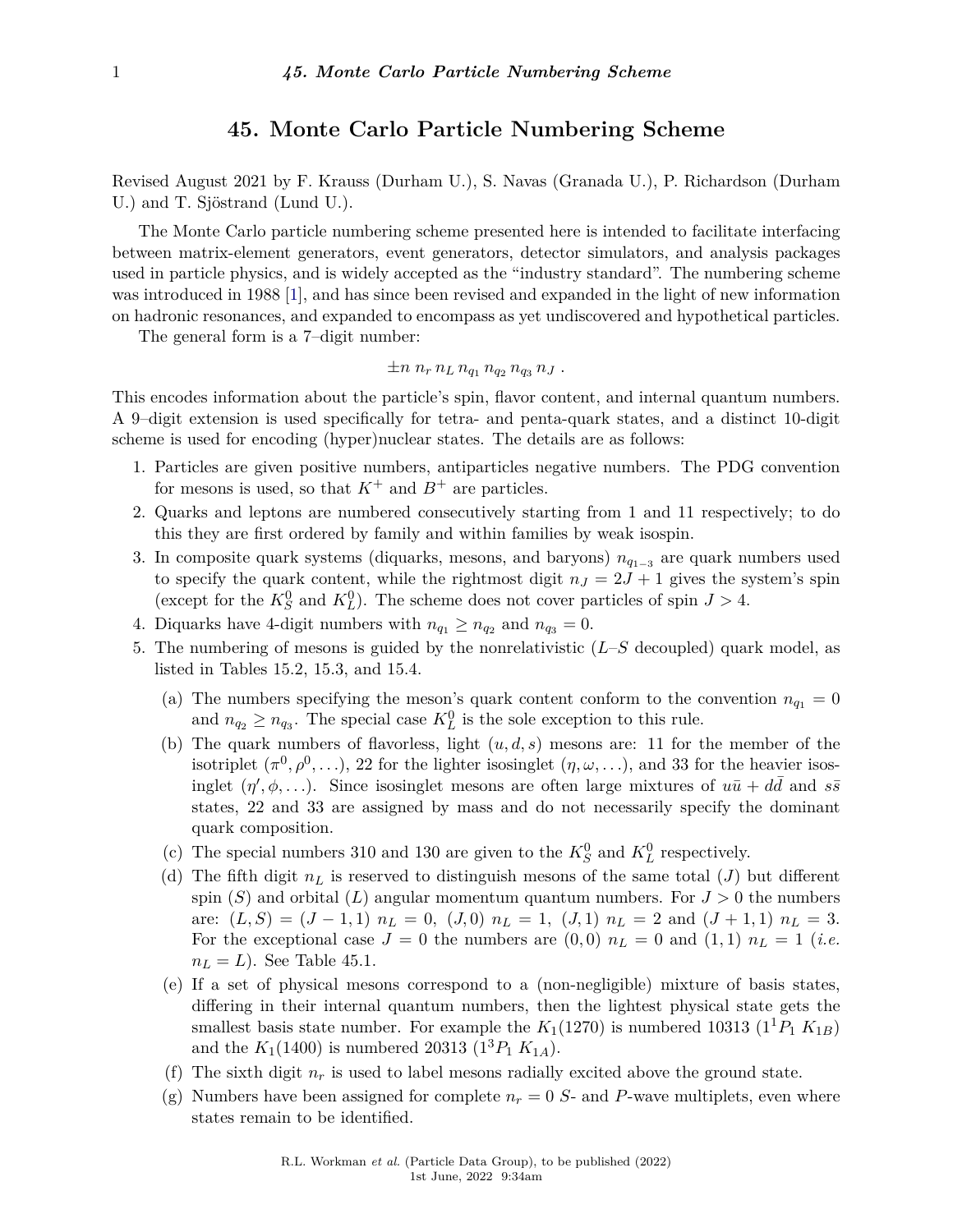|                |                              |          |                                    |  |                | $L = J - 1, S = 1$   $L = J, S = 0$   $L = J, S = 1$   $L = J + 1, S = 1$ |                                                                                                                                                                                                                                                                                                                                                                                                                                                                            |                 |                         |  |                     |
|----------------|------------------------------|----------|------------------------------------|--|----------------|---------------------------------------------------------------------------|----------------------------------------------------------------------------------------------------------------------------------------------------------------------------------------------------------------------------------------------------------------------------------------------------------------------------------------------------------------------------------------------------------------------------------------------------------------------------|-----------------|-------------------------|--|---------------------|
|                | code                         | $J^{PC}$ | $L \mid \text{code} \quad J^{PC}$  |  | L              | code $J^{PC}$                                                             |                                                                                                                                                                                                                                                                                                                                                                                                                                                                            |                 | code $J^{PC}$           |  |                     |
| 0 <sup>1</sup> |                              |          | $00qq1 \quad 0^{-+}$               |  | 0 <sup>1</sup> |                                                                           | $\frac{1}{2} \left( \frac{1}{2} \right) \left( \frac{1}{2} \right) \left( \frac{1}{2} \right) \left( \frac{1}{2} \right) \left( \frac{1}{2} \right) \left( \frac{1}{2} \right) \left( \frac{1}{2} \right) \left( \frac{1}{2} \right) \left( \frac{1}{2} \right) \left( \frac{1}{2} \right) \left( \frac{1}{2} \right) \left( \frac{1}{2} \right) \left( \frac{1}{2} \right) \left( \frac{1}{2} \right) \left( \frac{1}{2} \right) \left( \frac{1}{2} \right) \left( \frac$ |                 | $10qq1 \quad 0^{++}$    |  |                     |
| $\mathbf{1}$   | $00qq3 \quad 1^{--}$         |          | $0   10qq3 \quad 1^{+-} \quad 1  $ |  |                | $120qq3$ $1^{++}$                                                         |                                                                                                                                                                                                                                                                                                                                                                                                                                                                            | $\overline{1}$  | $30qq3 \quad 1^{--}$    |  | $\mathcal{D}$       |
| $2^{\circ}$    |                              |          |                                    |  |                | $0.00qq5$ $2^{++}$ 1   $10qq5$ $2^{-+}$ 2   $20qq5$ $2^{--}$              |                                                                                                                                                                                                                                                                                                                                                                                                                                                                            | $2-1$           | $30qq5$ 2 <sup>++</sup> |  | 3                   |
| 3 <sup>1</sup> | $00qq7 \quad 3^{--}$         |          | 2   $10qq7 \quad 3^{+-}$           |  | 3 <sup>1</sup> | $20qq7 \quad 3^{++}$                                                      |                                                                                                                                                                                                                                                                                                                                                                                                                                                                            | 3 <sup>1</sup>  | $30qq7 \quad 3^{--}$    |  | $\overline{4}$      |
|                | $00qq9 \quad 4^{++} \quad 3$ |          | $10qq9 \quad 4^{-+} \quad 4$       |  |                | $20qq9 \quad 4^{--}$                                                      |                                                                                                                                                                                                                                                                                                                                                                                                                                                                            | $4\overline{ }$ | $30qq9 \quad 4^{++}$    |  | $5\phantom{.00000}$ |

**Table 45.1:** Meson numbering logic. Here *qq* stands for  $n_{q2} n_{q3}$ .

- (h) In some instances assignments within the  $q\bar{q}$  meson model are only tentative; here best guess assignments are made.
- (i) Many states appearing in the Meson Listings are not yet assigned within the  $q\bar{q}$  model. Here  $n_{q_{2-3}}$  and  $n_j$  are assigned according to the state's likely flavors and spin; all such unassigned light isoscalar states are given the flavor code 22. Within these groups  $n_L = 0, 1, 2, \ldots$  is used to distinguish states of increasing mass. These states are flagged using  $n = 9$ . It is to be expected that these numbers will evolve as the nature of the states are elucidated. Codes are assigned to all mesons which are listed in the one-page table at the end of the Meson Summary Table as long as they have a prefered or established spin. Additional heavy meson states expected from heavy quark spectroscopy are also assigned codes.
- 6. The numbering of baryons is again guided by the nonrelativistic quark model, see Table 15.6. This numbering scheme is illustrated through a few examples in Table 45.2.
	- (a) The numbers specifying a baryon's quark content are such that in general  $n_{q_1} \geq n_{q_2} \geq$  $n_{q_3}$ .
	- (b) Two states exist for  $J = 1/2$  baryons containing 3 different types of quarks. In the lighter baryon  $(\Lambda, \Xi, \Omega, \ldots)$  the light quarks are in an antisymmetric  $(J = 0)$  state while for the heavier baryon  $(\Sigma^0, \Xi', \Omega', \ldots)$  they are in a symmetric  $(J = 1)$  state. In this situation  $n_{q_2}$  and  $n_{q_3}$  are reversed for the lighter state, so that the smaller number corresponds to the lighter baryon.
	- (c) For excited baryons a scheme is adopted, where the *n<sup>r</sup>* label is used to denote the excitation bands in the harmonic oscillator model, see Sec. 15.5. Using the notation employed there,  $n_r$  is given by the *N*-index of the  $D_N$  band identifier.
	- (d) Further degeneracies of excited hadron multiplets with the same excitation number *n<sup>r</sup>* and spin *J* are lifted by labelling such multiplets with the *n<sup>L</sup>* index according to their mass, as given by its *N* or *∆*-equivalent.
	- (e) In such excited multiplets extra singlets may occur, the *Λ*(1520) being a prominent example. In such cases the ordering is reversed such that the heaviest quark label is pushed to the last position:  $n_{q_3} > n_{q_1} > n_{q_2}$ .
- 7. The gluon, when considered as a gauge boson, has official number 21. In codes for glueballs, however, 9 is used to allow a notation in close analogy with that of hadrons.
- 8. The pomeron and odderon trajectories and a generic reggeon trajectory of states in QCD are assigned codes 990, 9990, and 110 respectively, where the final 0 indicates the indeterminate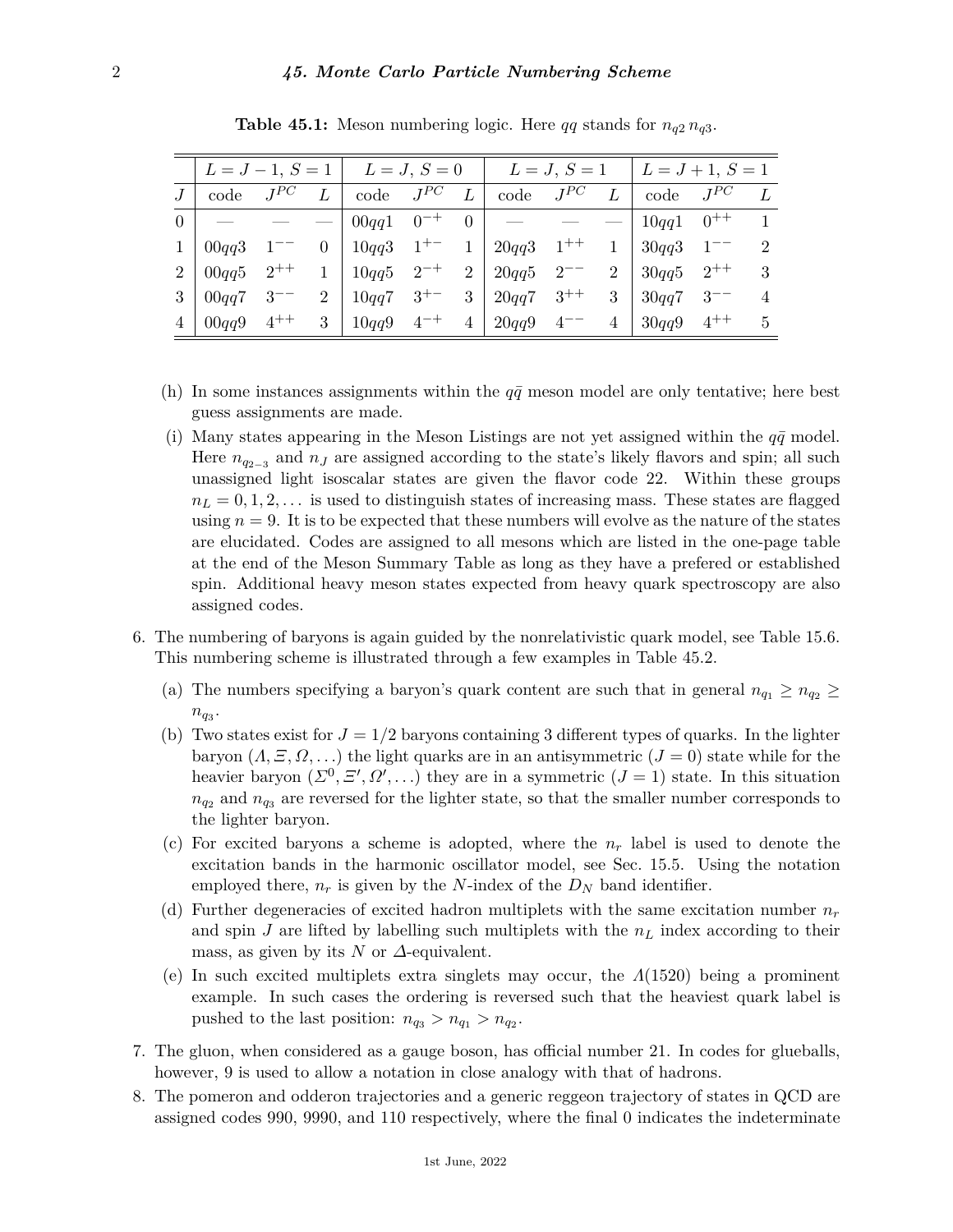**Table 45.2:** Some examples of octet (top) and decuplet (bottom) members for the numbering scheme for excited baryons. Here  $qqq$  stands for  $n_{q_1}n_{q_2}n_{q_3}$ . See the text for the definition of the notation. The numbers in parenthesis correspond to the mass of the baryons. The states marked as (?) are not experimentally confirmed.

| $\overline{J^P}$ | $D, L_N^P$                     | $n_r n_L n_{q_1} n_{q_2} n_{q_3} n_J$ | N                   | $\varLambda_{8}$    | $\Sigma$            | F                                  | $\varLambda_1$ |
|------------------|--------------------------------|---------------------------------------|---------------------|---------------------|---------------------|------------------------------------|----------------|
|                  |                                | Octet                                 | .221<br>211         | 312                 | 311,321,322         | 331,332                            | 213            |
| $1/2^{+}$        | $[56, 00^+]$                   | 00qqq2                                | (939)               | (1116)              | (1193)              | (1318)                             |                |
| $/2^+$           | $\ket{56,0^{+}_2}$             | 20qqq2                                | (1440)              | (1600)              | (1660)              | (1690)                             |                |
| $1/2^+$          | $\langle 70, 0_2^+ \rangle$    | 21qqq2                                | $\left(1710\right)$ | (1810)              | (1880)              | ( ? )                              | (?)            |
| $1/2^{-}$        | $70, 1^{-}$                    | 10qqq2                                | $\left(1535\right)$ | $\left(1670\right)$ | $\left(1620\right)$ | (1750)                             | (1405)         |
| $\bar{J}^P$      | $\overline{D},L_N^F$           | $n_r n_L n_{q_1} n_{q_2} n_{q_3} n_J$ |                     |                     | Л                   | Ξ                                  | Ω              |
|                  |                                | Decuplet                              |                     | .222                | 311, 321, 322       | 331,332                            | 333            |
| $3/2^+$          | $(56, 0^{+}_{0})$              | 00qqq4                                | 1232)               |                     | (1385)              | (1530)                             | (1672)         |
| $3/2^+$          | $(\mathbf{56},\mathbf{0_2^+})$ | 20qqq4                                | $\left(1600\right)$ |                     | (1690)              | (?)                                | (?)            |
| 1/2              | $({\bf 70}, {\bf 1^{-}_1})$    | 11qqq2                                | (1620)              |                     | (1750)              | ( ? )                              | (?)            |
| $3/2^{-}$        | $(70, 1^{-1})$                 | 12qqq4                                | 1700)               |                     |                     | $\left\langle \cdot \right\rangle$ | (?)            |

nature of the spin, and the other digits reflect the expected "valence" flavor content. We do not attempt a complete classification of all reggeon trajectories, since there is currently no need to distinguish a specific such trajectory from its lowest-lying member.

- 9. Two-digit numbers in the range 21–30 are provided for the Standard Model gauge and Higgs bosons.
- 10. Codes 81–100 are reserved for generator-specific pseudoparticles and concepts. Codes 901– 930, 1901–1930, 2901–2930, and 3901–3930 are for additional components of Standard Model parton distribution functions, where the latter three ranges are intended to distinguish left/ right/ longitudinal components. Codes 998 and 999 are reserved for GEANT tracking purposes.
- 11. The search for physics beyond the Standard Model is an active area, so these codes are also standardized as far as possible.
	- (a) A standard fourth generation of fermions is included by analogy with the first three.
	- (b) The graviton and the boson content of a two-Higgs-doublet scenario and of additional  $SU(2)\times U(1)$  groups are found in the range 31–40.
	- (c) "One-of-a-kind" exotic particles are assigned numbers in the range 41–80.The subrange 61-80 can be used for new heavier fermions in generic models, where partners to the SM fermions would have codes offset by 60. If required, however, other assignments could be made.
	- (d) Fundamental supersymmetric particles are identified by adding a nonzero *n* to the particle number. The superpartner of a boson or a left-handed fermion has  $n = 1$  while the superpartner of a right-handed fermion has  $n = 2$ . When mixing occurs, such as between the winos and charged Higgsinos to give charginos, or between left and right sfermions, the lighter physical state is given the smaller basis state number.
	- (e) Technicolor states have  $n = 3$ , with technifermions treated like ordinary fermions. States which are ordinary color singlets have  $n_r = 0$ . Color octets have  $n_r = 1$ . If a state has non-trivial quantum numbers under the topcolor groups  $SU(3)_1 \times SU(3)_2$ , the quantum numbers are specified by tech,*ij*, where *i* and *j* are 1 or 2.  $n<sub>L</sub>$  is then  $2i+j$ . The coloron,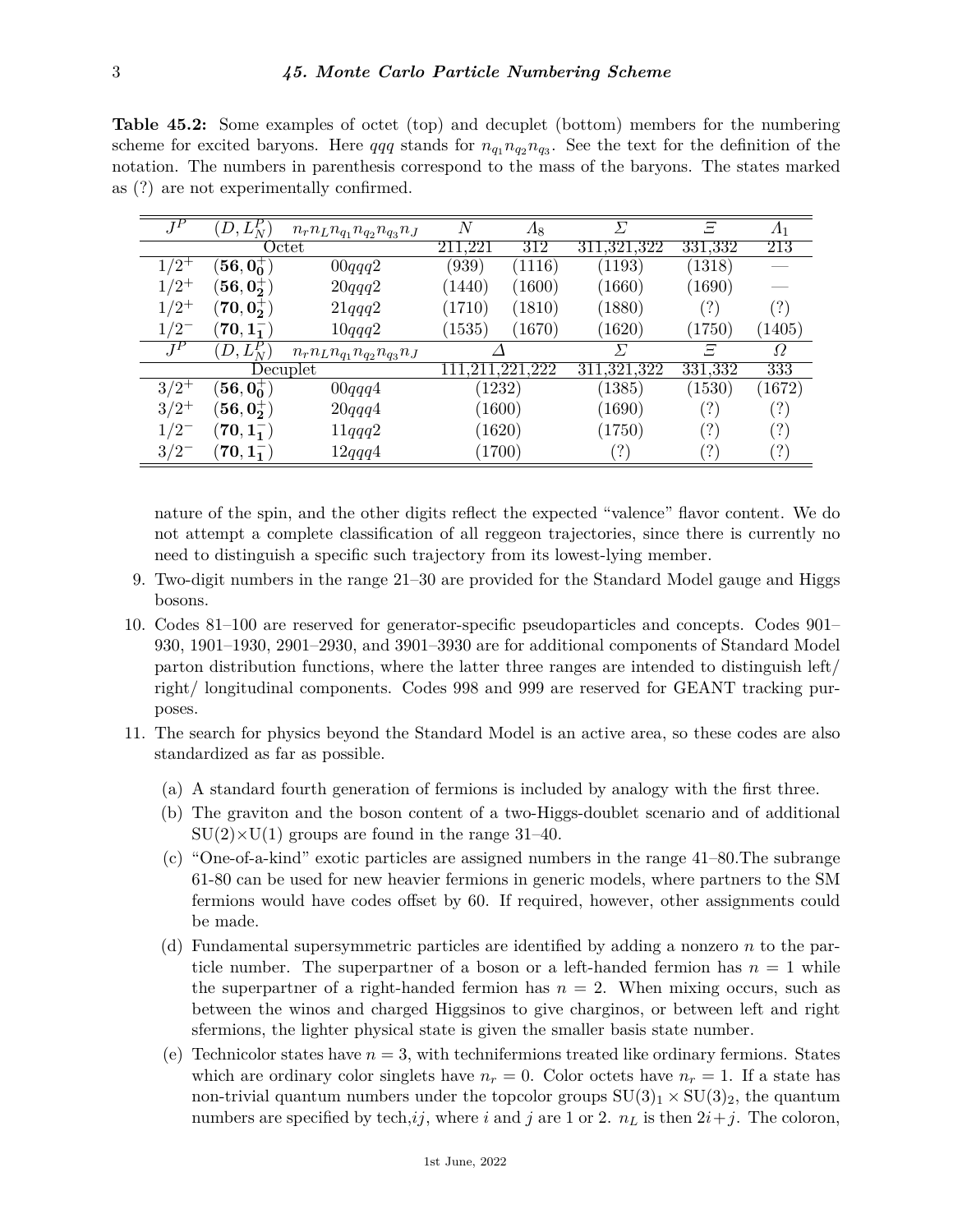## 4 *45. Monte Carlo Particle Numbering Scheme*

*V*8, is a heavy gluon color octet and thus is 3100021.

- (f) Excited (composite) quarks and leptons are identified by setting  $n = 4$  and  $n_r = 0$ .
- $(g)$  Within several scenarios of new physics, it is possible to have colored particles sufficiently long-lived for color-singlet hadronic states to form around them. In the context of supersymmetric scenarios, these states are called *R*-hadrons, since they carry odd *R*parity. *R*-hadron codes, defined here, should be viewed as templates for corresponding codes also in other scenarios, for any long-lived particle that is either an unflavored color octet or a flavored color triplet. The *R*-hadron code is obtained by combining the SUSY particle code with a code for the light degrees of freedom, with as many intermediate zeros removed from the former as required to make place for the latter at the end. (To exemplify, a sparticle  $n00000n_{\tilde{q}}$  combined with quarks  $q_1$  and  $q_2$  obtains code  $n00n_{\tilde{q}}n_{q_1}n_{q_2}n_J$ .) Specifically, the new-particle spin decouples in the limit of large masses, so that the final  $n<sub>J</sub>$  digit is defined by the spin state of the light-quark system alone. An appropriate number of *n<sup>q</sup>* digits is used to define the ordinary-quark content. As usual, 9 rather than 21 is used to denote a gluon/gluino in composite states. The sign of the hadron agrees with that of the constituent new particle (a color triplet) where there is a distinct new antiparticle, and else is defined as for normal hadrons. Particle names are *R* with the flavor content as lower index.
- (h) A black hole in models with extra dimensions has code 5000040. Kaluza-Klein excitations in models with extra dimensions have  $n = 5$  or  $n = 6$ , to distinguish excitations of leftor right-handed fermions or, in case of mixing, the lighter or heavier state (cf. 11d). The nonzero  $n_r$  digit gives the radial excitation number, in scenarios where the level spacing allow these to be distinguished. Should the model also contain supersymmetry, excited SUSY states would be denoted by an  $n_r > 0$ , with  $n = 1$  or 2 as usual. Should some colored states be long-lived enough that hadrons would form around them, the coding strategy of 11g applies, with the initial two *nn<sup>r</sup>* digits preserved in the combined code.
- (i) Magnetic monopoles and dyons are assumed to have one unit of Dirac monopole charge and a variable integer number  $n_{q1}n_{q2}n_{q3}$  units of electric charge. Codes  $411n_{q1}n_{q2}n_{q3}0$ are then used when the magnetic and electrical charge sign agree and  $412n_{q1}n_{q2}n_{q3}0$ when they disagree, with the overall sign of the particle set by the magnetic charge. For now no spin information is provided.
- (j) The nature of Dark Matter (DM) is not known, and therefore a definitive classification is too early. Candidates within specific scenarios are classified therein, such as 1000022 for the lightest neutralino. Generic fundamental states can be given temporary codes in the range  $51 - 60$ , with  $51$ ,  $52$  and  $53$  reserved for spin 0,  $1/2$  and 1 ones (this could also be an axion state). Generic mediators of s-channel DM pair creation of annihilation can be given codes 54 and 55 for spin 0 or 1 ones. Separate antiparticles, with negative codes, may or may not exist. More elaborate new scenarios should be constructed with  $n = 5$  and  $n_r = 9$ .
- (k) Hidden Valley particles have  $n = 4$  and  $n_r = 9$ , and trailing numbers in agreement with their nearest-analog standard particles, as far as possible. Thus 4900021 is the gauge boson  $g_v$  of a confining gauge field,  $490000n_{q_v}$  and  $490001n_{\ell_v}$  fundamental constituents charged or not under this, 4900022 is the  $\gamma_v$  of a non-confining field, and 4900 $n_{q_{v1}}n_{q_{v2}}n_J$ a Hidden Valley meson.
- 12. Occasionally program authors add their own states. To avoid confusion, these should be flagged by setting  $nn_r = 99$ .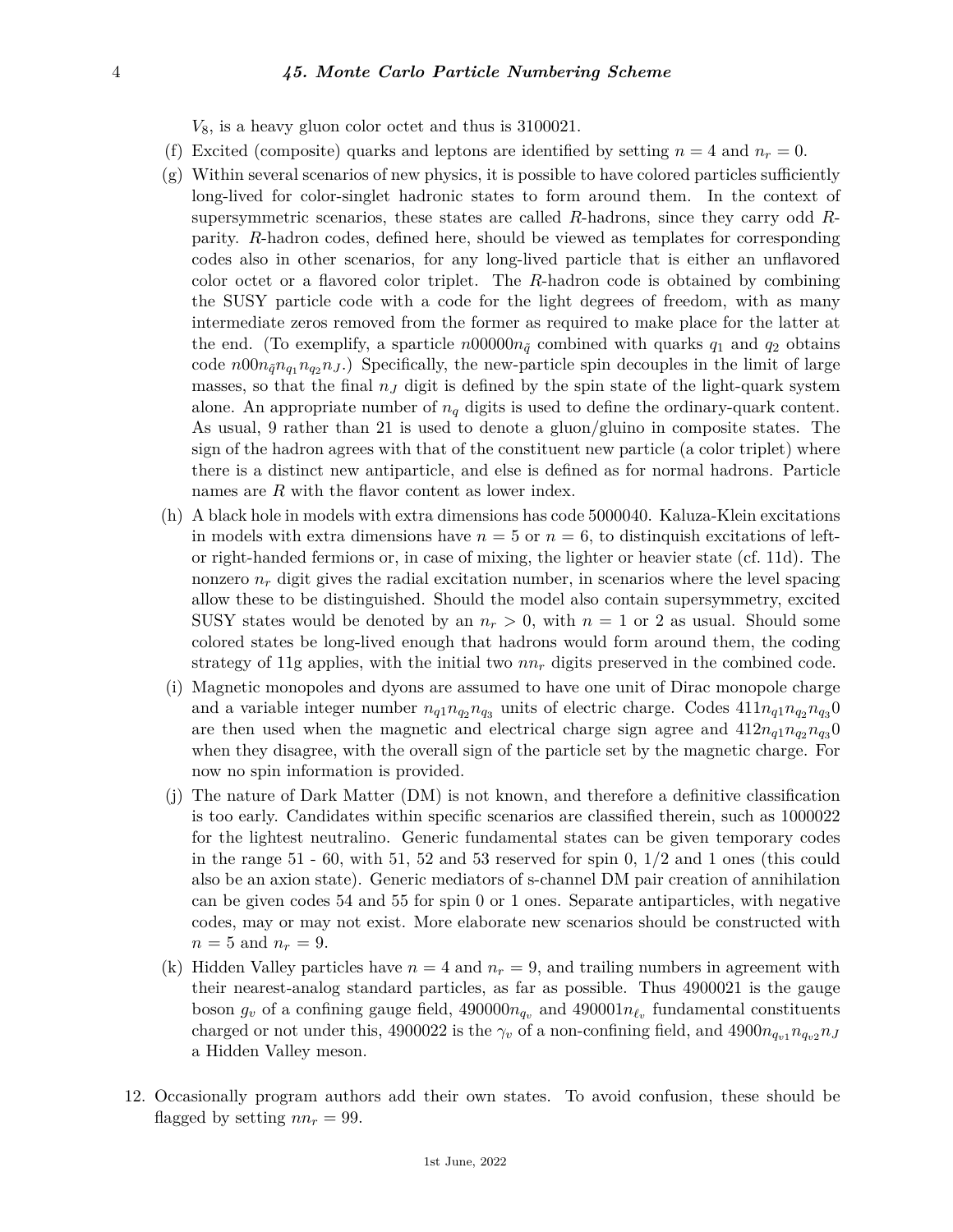- 13. Concerning the non-99 numbers, it may be noted that only quarks, excited quarks, squarks, and diquarks have  $n_{q_3} = 0$ ; only diquarks, baryons, and the odderon have  $n_{q_1} \neq 0$ ; and only mesons, the reggeon, and the pomeron have  $n_{q_1} = 0$  and  $n_{q_2} \neq 0$ . Concerning mesons (not antimesons), if  $n_{q_1}$  is odd then it labels a quark and an antiquark if even.
- 14. The 9-digit tetra-quark codes are  $\pm 1n_r n_L n_{q_1} n_{q_2} 0 n_{q_3} n_{q_4} n_J$ . For the particle  $q_1 q_2$  is a diquark and  $\bar{q}_3\bar{q}_4$  an antidiquark, sorted such that  $n_{q_1} \geq n_{q_2}$ ,  $n_{q_3} \geq n_{q_4}$ ,  $n_{q_1} \geq n_{q_3}$ , and  $n_{q_2} \geq n_{q_4}$ if  $n_{q_1} = n_{q_3}$ . For the antiparticle, given with a negative sign,  $\bar{q}_1 \bar{q}_2$  is an antidiquark and  $q_3q_4$  a diquark, with the same sorting except that either  $n_{q_1} > n_{q_3}$  or  $n_{q_2} > n_{q_4}$  (so that flavour-diagonal states are particles). The  $n_r$ ,  $n_L$ , and  $n_J$  numbers have the same meaning as for ordinary hadrons.
- 15. The 9-digit penta-quark codes are  $\pm 1n_r n_L n_{q_1} n_{q_2} n_{q_3} n_{q_4} n_{q_5} n_{J}$ , sorted such that  $n_{q_1} \geq n_{q_2} \geq$  $n_{q_3} \geq n_{q_4}$ . In the particle the first four are quarks and the fifth an antiquark while the opposite holds in the antiparticle, which is given with a negative sign. The  $n_r$ ,  $n_L$ , and  $n_J$ numbers have the same meaning as for ordinary hadrons.
- 16. Nuclear codes are given as 10-digit numbers ±10*LZZZAAAI*. For a (hyper)nucleus consisting of  $n_p$  protons,  $n_n$  neutrons and  $n_A \Delta$ 's,  $A = n_p + n_a + n_A$  gives the total baryon number,  $Z = n_p$  the total charge and  $L = n_A$  the total number of strange quarks. *I* gives the isomer level, with  $I = 0$  corresponding to the ground state and  $I > 0$  to excitations, see [\[2\]](#page-6-1), where states denoted  $m, n, p, q$  translate to  $I = 1-4$ . As examples, the deuteron is 1000010020 and  $^{235}$ U is 1000922350. To avoid ambiguities, nuclear codes should not be applied to a single hadron, like  $p$ ,  $n$  or  $\Lambda^0$ , where quark-contents-based codes already exist.

| <b>QUARKS</b>                                                                                                                                                                                                                                                                                                                                      |                                                                                                                                                                                       | <b>GAUGE</b><br><b>AND HIGGS</b>                                                                      |                                                                                                                                                                                                                        | <b>SPECIAL</b><br><b>PARTICLES</b>             |                                                                                                                                                                                                                                                                             | <b>DIQUARKS</b>                                                                                                                                              |                                                                                                                                                                                                                                                                                                                                                                                                                                                                                                           |                                                                                                                                                                                                                                              |
|----------------------------------------------------------------------------------------------------------------------------------------------------------------------------------------------------------------------------------------------------------------------------------------------------------------------------------------------------|---------------------------------------------------------------------------------------------------------------------------------------------------------------------------------------|-------------------------------------------------------------------------------------------------------|------------------------------------------------------------------------------------------------------------------------------------------------------------------------------------------------------------------------|------------------------------------------------|-----------------------------------------------------------------------------------------------------------------------------------------------------------------------------------------------------------------------------------------------------------------------------|--------------------------------------------------------------------------------------------------------------------------------------------------------------|-----------------------------------------------------------------------------------------------------------------------------------------------------------------------------------------------------------------------------------------------------------------------------------------------------------------------------------------------------------------------------------------------------------------------------------------------------------------------------------------------------------|----------------------------------------------------------------------------------------------------------------------------------------------------------------------------------------------------------------------------------------------|
| $\boldsymbol{d}$<br>$\mathbf{1}$                                                                                                                                                                                                                                                                                                                   | <b>BOSONS</b>                                                                                                                                                                         |                                                                                                       | $G$ (graviton)                                                                                                                                                                                                         | 39                                             | $(dd)_1$                                                                                                                                                                                                                                                                    | 1103                                                                                                                                                         |                                                                                                                                                                                                                                                                                                                                                                                                                                                                                                           | <b>SUSY</b>                                                                                                                                                                                                                                  |
| $\boldsymbol{2}$<br>$\boldsymbol{u}$<br>$\,3$<br>$\boldsymbol{s}$                                                                                                                                                                                                                                                                                  | $\mathfrak g$                                                                                                                                                                         | (9) 21                                                                                                | $\ensuremath{R^0}\xspace$                                                                                                                                                                                              | 41                                             | $(ud)_0$<br>$(ud)_1$                                                                                                                                                                                                                                                        | 2101<br>2103                                                                                                                                                 |                                                                                                                                                                                                                                                                                                                                                                                                                                                                                                           | <b>PARTICLES</b>                                                                                                                                                                                                                             |
| $\overline{4}$<br>$\boldsymbol{c}$<br>$\overline{5}$<br>$\boldsymbol{b}$<br>$\,6$<br>$\boldsymbol{t}$<br>$b^{\prime}$<br>$\overline{7}$<br>$t^\prime$<br>$\,8\,$<br><b>LEPTONS</b><br>$e^-$<br>11<br>12<br>$\nu_e$<br>$\mu^-$<br>13<br>14<br>$\nu_\mu$<br>15<br>$\tau^{-}$<br>16<br>$\nu_{\tau}$<br>$\tau^{\prime -}$<br>17<br>18<br>$\nu_{\tau'}$ | $\gamma$<br>$\mathbb{Z}^0$<br>${\cal W}^+$<br>$h^0/H_1^0$<br>$Z'/Z_2^0$<br>$Z^{\prime\prime}/Z_3^0$<br>$W'/W_2^+$<br>$H^0/H_2^0$<br>$A^0/H_3^0$<br>$H^+$<br>$H^{++}\,$<br>$a^0/H_4^0$ | $\bf{22}$<br>$\bf 23$<br>24<br>$25\,$<br>$32\,$<br>$33\,$<br>$34\,$<br>$35\,$<br>36<br>37<br>38<br>40 | $LQ^c$<br>$DM(S=0)$<br>DM $(S = \frac{1}{2})$<br>$DM(S=1)$<br>reggeon<br>pomeron<br>odderon<br>for MC internal<br>use $81-100$ ,<br>$901 - 930,$<br>998-999,<br>$1901 - 1930,$<br>$2901 - 2930$ , and<br>$3901 - 3930$ | 42<br>51<br>$52\,$<br>53<br>110<br>990<br>9990 | $(uu)_1$<br>$(sd)_0$<br>$(sd)_1$<br>$(su)_0$<br>$(su)_1$<br>$(ss)_1$<br>$(cd)_0$<br>$(cd)_1$<br>$(cu)$ <sub>0</sub><br>$(cu)_1$<br>$(cs)$ <sub>0</sub><br>$(cs)_1$<br>$(cc)_1$<br>$(bd)_0$<br>(bd) <sub>1</sub><br>$(bu)_0$<br>$(bu)_1$<br>$(bs)_0$<br>$(bs)_1$<br>$(bc)_0$ | 2203<br>3101<br>3103<br>3201<br>3203<br>3303<br>4101<br>4103<br>4201<br>4203<br>4301<br>4303<br>4403<br>5101<br>5103<br>5201<br>5203<br>5301<br>5303<br>5401 | $\widetilde{d}_L$<br>$\widetilde{u}_L$<br>$\widetilde{s}_L$<br>$\widetilde{c}_L$<br>$\widetilde{b}_1$<br>$\widetilde{t}_1$<br>$\widetilde{\boldsymbol{e}}_L^-$<br>$\widetilde{\nu_{e}}_L$<br>$\widetilde{\mu}^-_L$<br>$\stackrel{\sim}{\nu_{\mu L}}$<br>$\widetilde{\tau}_1^-$<br>$\widetilde{\nu}_{\tau L}$<br>$\widetilde{d}_{R}$<br>$\widetilde{u}_R$<br>$\widetilde{s}_R$<br>$\widetilde{c}_R$<br>$\widetilde{b}_2$<br>$\widetilde{t}_2$<br>$\widetilde{\boldsymbol{e}}_R^-$<br>$\widetilde{\mu}^-_R$ | 1000001<br>1000002<br>1000003<br>1000004<br>$1000005^a$<br>$1000006^a$<br>1000011<br>1000012<br>1000013<br>1000014<br>$1000015^a$<br>1000016<br>2000001<br>2000002<br>2000003<br>2000004<br>$2000005^a$<br>$2000006^a$<br>2000011<br>2000013 |
|                                                                                                                                                                                                                                                                                                                                                    |                                                                                                                                                                                       |                                                                                                       |                                                                                                                                                                                                                        |                                                | $(bc)_1$<br>$(bb)_1$                                                                                                                                                                                                                                                        | 5403<br>5503                                                                                                                                                 | $\widetilde{\widetilde{\tau}_2^-} \widetilde{\widetilde{g}}$                                                                                                                                                                                                                                                                                                                                                                                                                                              | $2000015^a$<br>1000021                                                                                                                                                                                                                       |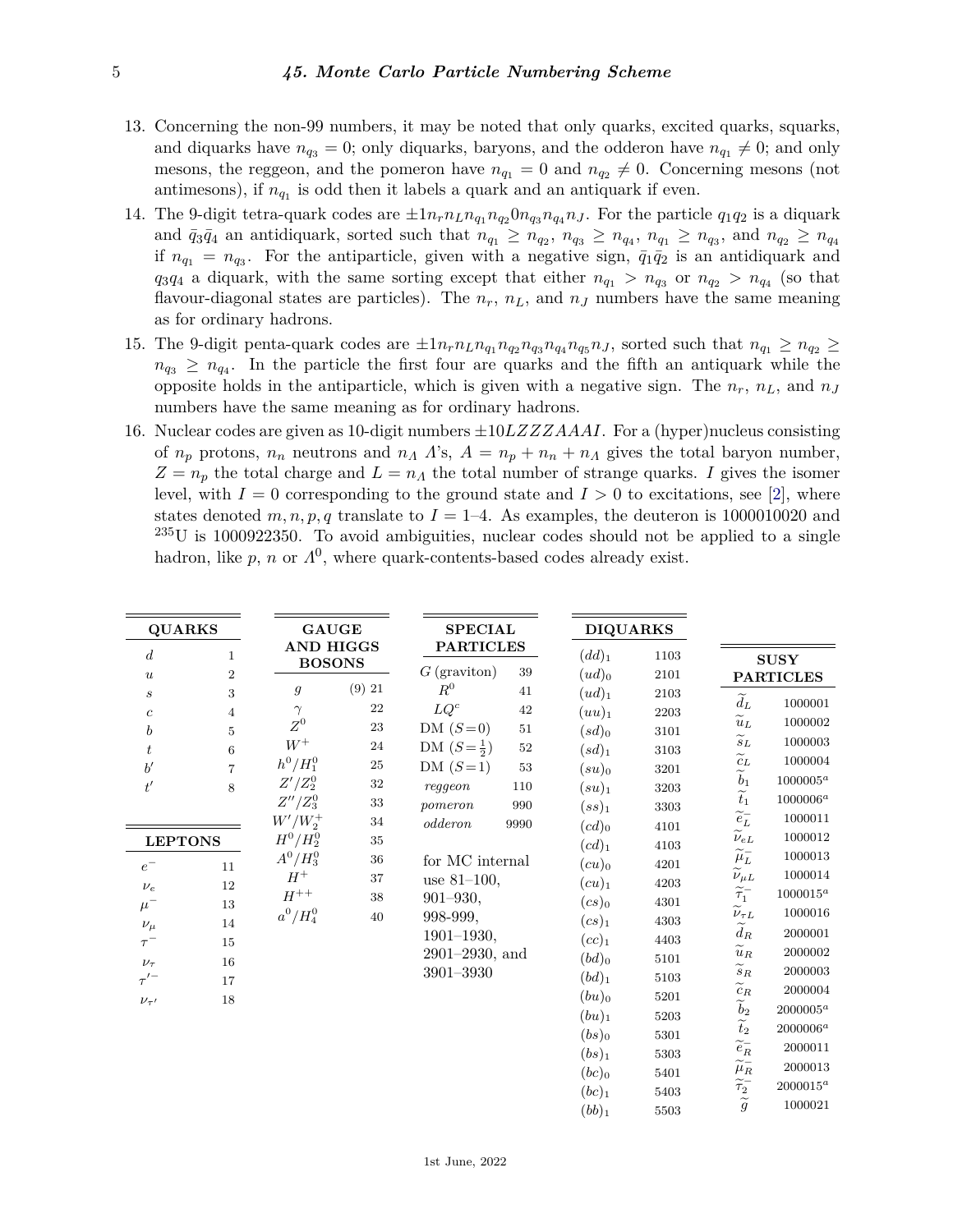| $\widetilde{\chi}_1^0$                                                                                                                         | $1000022^b$   | $\rho_3(2250)^0$ 9010117 |                                                 | $f_J(2220)$            | 9000229              |                              |                      |                               |                       |
|------------------------------------------------------------------------------------------------------------------------------------------------|---------------|--------------------------|-------------------------------------------------|------------------------|----------------------|------------------------------|----------------------|-------------------------------|-----------------------|
|                                                                                                                                                | $1000023^b$   | $\rho_3(2250)^+$ 9010217 |                                                 | $f_4(2300)$            | 9010229              |                              |                      |                               |                       |
| $\widetilde{\chi}^0_2$ $\widetilde{\chi}^+_1$ $\widetilde{\chi}^0_3$ $\widetilde{\chi}^0_4$ $\widetilde{\chi}^+_2$ $\widetilde{\widetilde{G}}$ | $1000024^b$   | $a_4(2040)^0$            | 119                                             |                        |                      | <b>CHARMED</b>               |                      | $c\overline{c}$ MESONS        |                       |
|                                                                                                                                                | $1000025^b$   | $a_4(2040)^+$            | $219\,$                                         |                        |                      | <b>MESONS</b>                |                      | $\eta_c(1S)$                  | 441                   |
|                                                                                                                                                | $1000035^{b}$ |                          |                                                 | <b>STRANGE</b>         |                      | $D^+$                        | 411                  | $\chi_{c0}(1P)$               | 10441                 |
|                                                                                                                                                | $1000037^b$   |                          |                                                 | <b>MESONS</b>          |                      | $D^0$                        | 421                  | $\eta_c(2S)$                  | 100441                |
|                                                                                                                                                | 1000039       |                          | LIGHT $I=0$                                     | $K_L^0$                | 130                  | $D_0^*(2400)^+$              | 10411                | $J/\psi(1S)$                  | 443                   |
|                                                                                                                                                |               | <b>MESONS</b>            |                                                 | $K^0_{\mathcal S}$     | $310\,$              | $D_0^*(2400)^0$              | 10421                |                               | 10443                 |
|                                                                                                                                                |               |                          | $(u\overline{u}, d\overline{d}, s\overline{s})$ | $K^0$                  | 311                  | $D^*(2010)^+$                | $413\,$              | $h_c(1P)$                     | $\,20443\,$           |
| LIGHT $I=1$                                                                                                                                    |               | admixtures)              |                                                 | $K^+$                  | 321                  | $D^*(2007)^0$                | $423\,$              | $\chi_{c1}(1P)$<br>$\psi(2S)$ |                       |
| <b>MESONS</b>                                                                                                                                  |               | $\eta$                   | $221\,$                                         | $K_0^*(700)^0$         | 9000311              | $D_1(2420)^+$                | $10413\,$            | $\psi(3770)$                  | 100443                |
| $\pi^0$                                                                                                                                        | $111\,$       | $\eta'(958)$             | $331\,$                                         | $K_0^*(700)^+$ 9000321 |                      | $D_1(2420)^0$                | $10423\,$            |                               | 30443                 |
| $\pi^+$                                                                                                                                        | $211\,$       | $f_0(500)$               | 9000221                                         | $K_0^*(1430)^0$        | 10311                | $D_1(H)^+$                   | $\,20413\,$          | $\psi(4040)$                  | 9000443               |
| $a_0(980)^0$                                                                                                                                   | 9000111       | $f_0(980)$               | 9010221                                         | $K_0^*(1430)^+$        | 10321                | $D_1(2430)^0$                | $\boldsymbol{20423}$ | $\psi(4160)$                  | 9010443               |
| $a_0(980)^+$                                                                                                                                   | 9000211       | $\eta(1295)$             | 100221                                          | $K(1460)^{0}$          | 100311               | $D_2^*(2460)^+$              | $415\,$              | $\psi(4415)$                  | 9020443               |
| $\pi(1300)^{0}$                                                                                                                                | $100111\,$    | $f_0(1370)$              | 10221                                           | $K(1460)^+$            | 100321               | $D_2^*(2460)^0$              | 425                  | $\chi_{c2}(1P)$               | 445                   |
| $\pi(1300)^{+}$                                                                                                                                | $100211\,$    | $\eta(1405)$             | 9020221                                         | $K(1830)^0$ 9010311    |                      | $D_s^+$                      | $431\,$              | $\chi_{c2}(3930)$             | 100445                |
| $a_0(1450)^0$                                                                                                                                  | $10111\,$     | $\eta(1475)$             | 100331                                          | $K(1830)^+$ 9010321    |                      | $D_{s0}^*(2317)^+$           | 10431                |                               |                       |
| $a_0(1450)^+$                                                                                                                                  | $10211\,$     | $f_0(1500)$              | 9030221                                         | $K_0^*(1950)^09020311$ |                      | $D_s^{*+}$                   | 433                  |                               |                       |
| $\pi(1800)^{0}$                                                                                                                                | 9010111       | $f_0(1710)$              | 10331                                           | $K_0^*(1950)^+9020321$ |                      | $D_{s1}(2536)^+$             | 10433                | $b\overline{b}$ MESONS        |                       |
| $\pi(1800)^{+}$                                                                                                                                | 9010211       | $\eta(1760)$             | 9040221                                         | $K^*(892)^0$           | $313\,$              | $D_{s1}(2460)^+$             | 20433                | $\eta_b(1S)$                  | $551\,$               |
| $\rho(770)^{0}$                                                                                                                                | $113\,$       | $f_0(2020)$              | 9050221                                         | $K^*(892)^+$           | $323\,$              | $D_{s2}^*(2573)^+$           | 435                  | $\chi_{b0}(1P)$               | 10551                 |
| $\rho(770)^{+}$                                                                                                                                | $213\,$       | $f_0(2100)$              | 9060221                                         | $K_1(1270)^0$          | 10313                |                              |                      | $\eta_b(2S)$                  | 100551                |
| $b_1(1235)^0$                                                                                                                                  | 10113         | $f_0(2200)$              | 9070221                                         | $K_1(1270)^+$          | 10323                |                              |                      | $\chi_{b0}(2P)$               | 110551                |
|                                                                                                                                                |               | $\eta(2225)$             | 9080221                                         | $K_1(1400)^0$          | 20313                | <b>BOTTOM</b>                |                      | $\eta_b(3S)$                  | 200551                |
| $b_1(1235)^+$                                                                                                                                  | $10213\,$     | $\omega(782)$            | $223\,$                                         | $K_1(1400)^+$          | 20323                | <b>MESONS</b>                |                      | $\chi_{b0}(3P)$               | 210551                |
| $a_1(1260)^0$                                                                                                                                  | $\,20113\,$   | $\phi(1020)$             | $333\,$                                         | $K^*(1410)^0$ 100313   |                      | $B^0$                        |                      | $\Upsilon(1S)$                | $553\,$               |
| $a_1(1260)^+$                                                                                                                                  | $\,20213$     | $h_1(1170)$              | $10223\,$                                       | $K^*(1410)^+$ 100323   |                      | $\ensuremath{B^{+}}$         | $511\,$              | $h_b(1P)$                     | $10553\,$             |
| $\pi_1(1400)^0$ 9000113                                                                                                                        |               | $f_1(1285)$              | $\boldsymbol{20223}$                            | $K_1(1650)^0$ 9000313  |                      |                              | $521\,$              | $\chi_{b1}(1P)$               | $\,20553$             |
| $\pi_1(1400)^+$ 9000213                                                                                                                        |               | $h_1(1380)$              | $10333\,$                                       |                        |                      | $B_0^{*0}$                   | 10511                | $\Upsilon_1(1D)$              | $30553\,$             |
| $\rho(1450)^{0}$                                                                                                                               | $100113\,$    | $f_1(1420)$              | 20333                                           | $K_1(1650)^+9000323$   |                      | $B_0^{\ast+}$                | 10521                | $\Upsilon(2S)$                | 100553                |
| $\rho(1450)^{+}$                                                                                                                               | 100213        | $\omega(1420)$           | 100223                                          | $K^*(1680)^0$          | $30313\,$            | $B^{\ast 0}$<br>$B^{\ast +}$ | $513\,$              | $h_b(2P)$                     | 110553                |
| $\pi_1(1600)^0$ 9010113                                                                                                                        |               | $f_1(1510)$              | 9000223                                         | $K^*(1680)^+$          | $30323\,$            |                              | $523\,$              | $\chi_{b1}(2P)$               | 120553                |
| $\pi_1(1600)^+$ 9010213                                                                                                                        |               | $h_1(1595)$              | 9010223                                         | $K_2^*(1430)^0$        | $315\,$              | $B_1(L)^0$                   | $10513\,$            | $\Upsilon_1(2D)$              | 130553                |
| $a_1(1640)^0$ 9020113                                                                                                                          |               | $\omega(1650)$           | $30223\,$                                       | $K_2^*(1430)^+$        | $325\,$              | $B_1(L)^+$                   | $10523\,$            | $\Upsilon(3S)$                | $\boldsymbol{200553}$ |
| $a_1(1640)^+$ 9020213                                                                                                                          |               | $\phi(1680)$             | 100333                                          | $K_2(1580)^0$ 9000315  |                      | $B_1(H)^0$                   | $\,20513$            | $h_b(3P)$                     | $\boldsymbol{210553}$ |
| $\rho(1700)^{0}$                                                                                                                               | 30113         | $f_2(1270)$              | $225\,$                                         | $K_2(1580)^+$ 9000325  |                      | $B_1(H)^+$                   | $\,20523$            | $\chi_{b1}(3P)$               | $220553\,$            |
| $\rho(1700)^{+}$                                                                                                                               | $30213\,$     | $f_2(1430)$              |                                                 | $K_2(1770)^0$          | 10315                | $B_2^{\ast 0}$               | 515                  | $\Upsilon(4S)$                | 300553                |
| $\rho(1900)^{0}$                                                                                                                               | 9030113       |                          | 9000225                                         | $K_2(1770)^+$          | 10325                | $B_2^{*+}$                   | 525                  | $\Upsilon(10860)$             | $\color{red}9000553$  |
| $\rho(1900)^+$                                                                                                                                 | 9030213       | $f'_{2}(1525)$           | $335\,$                                         | $K_2(1820)^0$          | $\,20315\,$          | $\mathcal{B}_s^0$            | $531\,$              | $\Upsilon(11020)$             | 9010553               |
| $\rho(2150)^{0}$                                                                                                                               | 9040113       | $f_2(1565)$              | 9010225                                         | $K_2(1820)^+$          | $\boldsymbol{20325}$ | $B_{s0}^{*0}$                | $10531\,$            | $\chi_{b2}(1P)$               | $555\,$               |
| $\rho(2150)^{+}$                                                                                                                               | 9040213       | $f_2(1640)$              | 9020225                                         | $K_2^*(1980)^09010315$ |                      | $B_s^{*0}$                   | $533\,$              | $\eta_{b2}(1D)$               | $10555\,$             |
| $a_2(1320)^0$                                                                                                                                  | 115           | $\eta_2(1645)$           | $10225\,$                                       | $K_2^*(1980)^+9010325$ |                      | $B_{s1}(L)^{0}$              | 10533                | $\varUpsilon_2(1D)$           | $\,20555$             |
| $a_2(1320)^+$                                                                                                                                  | $215\,$       | $f_2(1810)$              | 9030225                                         | $K_2(2250)^0$ 9020315  |                      | $B_{s1}(H)^0$                | $\,20533$            |                               |                       |
| $\pi_2(1670)^0$                                                                                                                                | $10115\,$     | $\eta_2(1870)$           | 10335                                           | $K_2(2250)^+$ 9020325  |                      | $B_{s2}^{*0}$                | $535\,$              | $\chi_{b2}(2P)$               | $100555\,$            |
| $\pi_2(1670)^+$                                                                                                                                | $10215\,$     | $f_2(1910)$              | 9040225                                         | $K_3^*(1780)^0$        | $317\,$              | $B_c^+$                      | $541\,$              | $\eta_{b2}(2D)$               | $110555\,$            |
| $a_2(1700)^0$ 9000115                                                                                                                          |               | $f_2(1950)$              | 9050225                                         | $K_3^*(1780)^+$        | 327                  | $B_{c0}^{\ast +}$            | 10541                | $\varUpsilon_2(2D)$           | 120555                |
| $a_2(1700)^+$ 9000215                                                                                                                          |               | $f_2(2010)$              | 9060225                                         | $K_3(2320)^0$ 9010317  |                      | $B_c^{*+}$                   | $543\,$              | $\chi_{b2}(3P)$               | $\hphantom{0}200555$  |
| $\pi_2(2100)^0$ 9010115                                                                                                                        |               | $f_2(2150)$              | 9070225                                         | $K_3(2320)^+9010327$   |                      | $B_{c1}(L)^+$                | $10543\,$            | $\Upsilon_3(1D)$              | $557\,$               |
| $\pi_2(2100)^+$ 9010215                                                                                                                        |               | $f_2(2300)$              | 9080225                                         | $K_4^*(2045)^0$        | 319                  | $B_{c1}(H)^+$                | $\,20543$            | $\Upsilon_3(2D)$              | 100557                |
| $\rho_3(1690)^0$                                                                                                                               | 117           | $f_2(2340)$              | 9090225                                         | $K_4^*(2045)^+$        | $329\,$              | $B_{c2}^{*+}$                | $545\,$              |                               |                       |
| $\rho_3(1690)^+$                                                                                                                               | 217           | $\omega_3(1670)$         | $227\,$                                         | $K_4(2500)^0$ 9000319  |                      |                              |                      |                               |                       |
| $\rho_3(1990)^0$ 9000117                                                                                                                       |               | $\phi_3(1850)$           | $337\,$                                         | $K_4(2500)^+9000329$   |                      |                              |                      |                               |                       |
| $\rho_3(1990)^+$ 9000217                                                                                                                       |               | $f_4(2050)$              | $229\,$                                         |                        |                      |                              |                      |                               |                       |